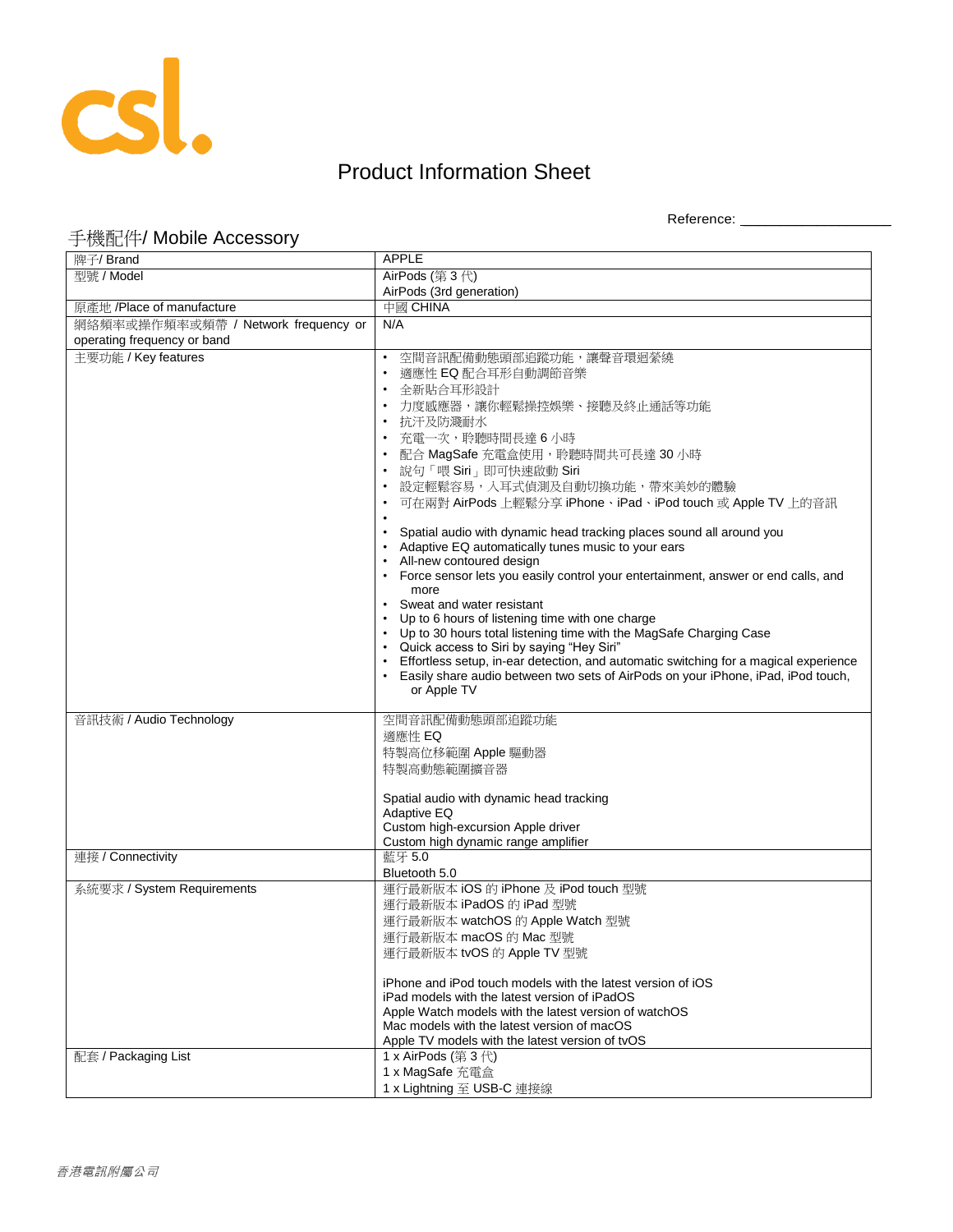

## Product Information Sheet

|                                             | 1 x 說明文件                                                                           |
|---------------------------------------------|------------------------------------------------------------------------------------|
|                                             | 1 x AirPods (3rd generation)                                                       |
|                                             | 1 x MagSafe Charging Case                                                          |
|                                             | 1 x Lightning to USB-C Cable                                                       |
|                                             | 1 x Documentation                                                                  |
| 產品價格/Price                                  | 請參照銷售備忘錄/發票                                                                        |
|                                             | As per Sales Memo/Invoice                                                          |
| 附加費 / Additional Delivery Charge            | 指定地區/地址(如離島)有可能需付額外送貨附加費                                                           |
|                                             | Additional delivery charge may be added for specific area/ location (e.g. outlying |
|                                             | island)                                                                            |
| 保修人身份 / Identity of repair service provider | <b>APPLE</b>                                                                       |
|                                             |                                                                                    |
| 保修地址 / Repair service address               | APPLE STORE (Genius Bar online reservation required 天才吧需先網上預約)                     |
|                                             | https://www.apple.com/hk/en/retail/geniusbar/                                      |
|                                             | 注意:如不能開機或開機畫面停頓, Apple Store 不提供維修, 客戶需前往其他授權維修                                    |
|                                             | 中心                                                                                 |
|                                             | Notice : For no power on or display frozen symptom, customer needs to visit other  |
|                                             | authorised service providers instead of Apple Store.                               |
|                                             | 國際金融中心商場, 香港中環金融街 8號                                                               |
|                                             | International Finance Centre, 8 Finance Street, Central                            |
|                                             | 電話 Tel: 39721500                                                                   |
|                                             | 星期一至星期日 Mon - Sun : 10:00 - 21:00                                                  |
|                                             | 希慎廣場,銅鑼灣軒尼詩道500號                                                                   |
|                                             | Hysan Place, 500 Hennessy Road, Causeway Bay                                       |
|                                             | 電話 Tel: 39793100                                                                   |
|                                             | 星期一至星期四,星期日 Mon - Thu, Sun: 10:00 - 22:00                                          |
|                                             | 星期五,星期六 Fri, Sat: 10:00 - 23:00                                                    |
|                                             | 廣東道100號,尖沙咀                                                                        |
|                                             | Canton Road 100, Tsim Sha Tsui                                                     |
|                                             | 電話 Tel: 39798800                                                                   |
|                                             | 星期一至星期日 Mon - Sun : 10:00 - 22:00                                                  |
|                                             | 又一城,九龍塘達之路 80號                                                                     |
|                                             | Festival Walk, 80 Tat Chee Avenue                                                  |
|                                             | 電話 Tel: 39793600                                                                   |
|                                             | 星期一至星期日 Mon - Sun : 10:00 - 21:00                                                  |
|                                             | apm Hong Kong 觀塘道 418 號                                                            |
|                                             | apm Hong Kong 418 Kwun Tong Road                                                   |
|                                             | 電話 Tel: 35728900                                                                   |
|                                             | 星期一至星期日 Mon - Sun : 11:00 - 23:00                                                  |
|                                             | 沙田正街 18號 新城市廣場                                                                     |
|                                             | New Town Plaza 18 Sha Tin Centre Street Sha Tin, Hong Kong                         |
|                                             | 電話 Tel: 38997800                                                                   |
|                                             | 星期一至星期日 Mon - Sun : 10:00 - 22:00                                                  |
|                                             | 授權維修中心 Authorised Service Provider:                                                |
|                                             | 電訊首科有限公司 TELECOM SERVICE ONE LIMITED                                               |
|                                             | (Online reservation required 需網上預約服務)                                              |
|                                             | http://www.telecomdigital.cc/iphone_maintenance_01.htm                             |
|                                             | 九龍旺角西洋菜南街 2A 至 2H 號銀城廣場 12 樓 05-06 室                                               |
|                                             | Unit 05-06, 12/F, Ginza Plaza, 2A-2H Sai Yeung Choi Street, Mong Kok, Kowloon      |
|                                             | 電話 Tel: 2332 3020                                                                  |
|                                             | 星期一至星期六 Mon - Sat: 11:00 - 20:00                                                   |
|                                             | 星期日及公眾假期休息 Close on Sunday and Public Holidays                                     |
|                                             | 授權維修中心 Authorised Service Provider:                                                |
|                                             |                                                                                    |
|                                             | 華風電腦有限公司 WAH FUNG COMPUTER SERVICES LTD                                            |
|                                             | (Online reservation required 需網上預約服務)                                              |
|                                             | http://ebooking.applewf.com/ebooking.php                                           |
|                                             | 九龍觀塘鴻圖道 26號威登中心9樓 901室                                                             |